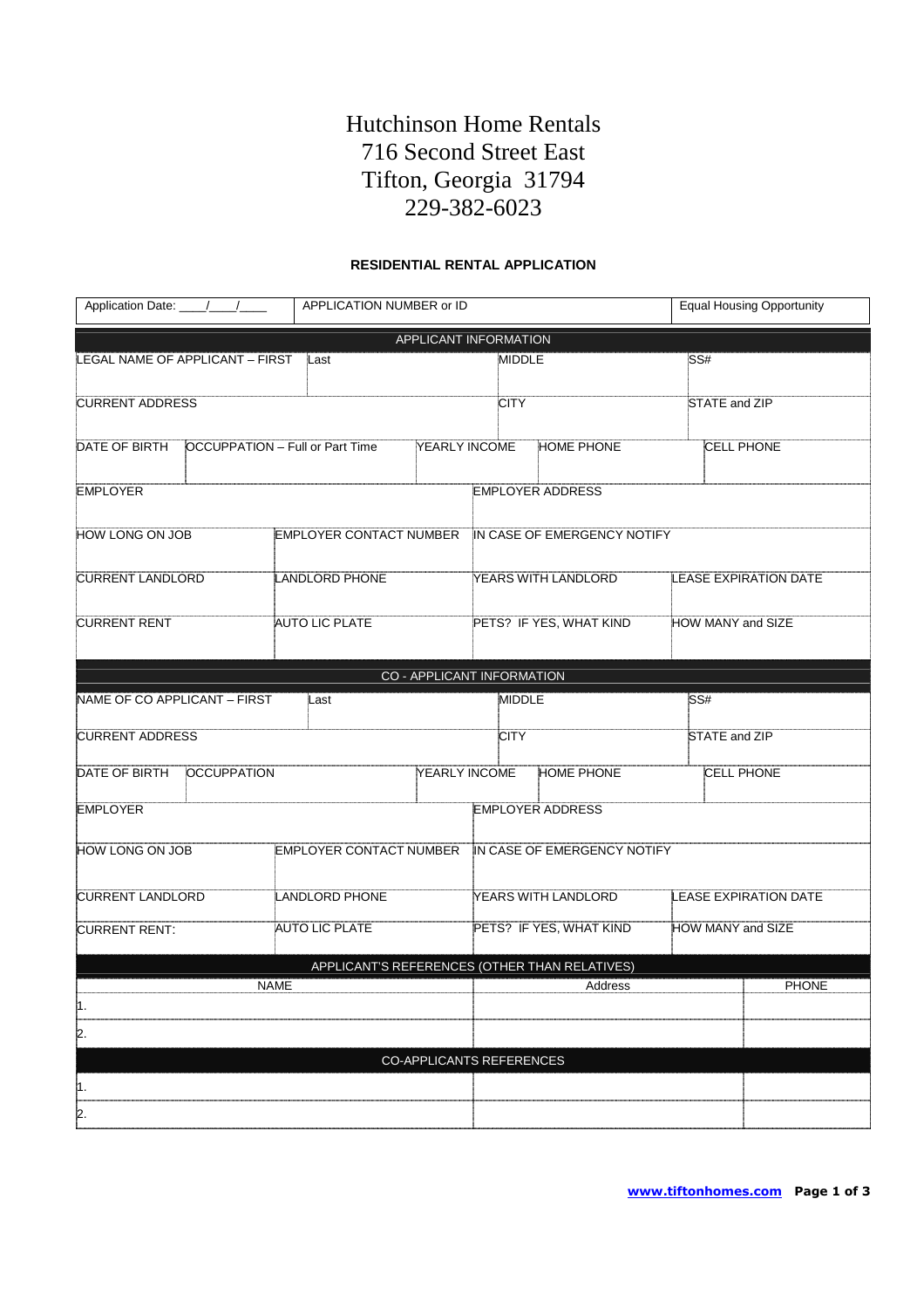## Hutchinson Home Rentals 716 Second Street East Tifton, Georgia 31794 229-382-6023

| <b>YOUR CREDIT HISTORY</b>                                                                                                                                                                                                                                                           |  |     |                                                                                                                                                                                                                                |  |
|--------------------------------------------------------------------------------------------------------------------------------------------------------------------------------------------------------------------------------------------------------------------------------------|--|-----|--------------------------------------------------------------------------------------------------------------------------------------------------------------------------------------------------------------------------------|--|
| Have you declared bankruptcy in the past seven (7) years?                                                                                                                                                                                                                            |  | Yes | No control of the North State of the North State of the North State of the North State of the North State of the North State of the North State of the North State of the North State of the North State of the North State of |  |
| Have you ever been evicted from a rental residence?                                                                                                                                                                                                                                  |  | Yes | No.                                                                                                                                                                                                                            |  |
| Have you had two or more late rental payments in the past year?                                                                                                                                                                                                                      |  | Yes | No control de la contradición de la contradición de la contradición de la contradición de la contradición de l                                                                                                                 |  |
| ADDITIONAL SOURCES OF INCOME                                                                                                                                                                                                                                                         |  |     |                                                                                                                                                                                                                                |  |
| If you have other sources of income for us to consider, please list income, source, and person (banker, employer, etc.) who we may<br>contact. You do not have to reveal alimony, child support, or spouse's annual income unless you want us to consider it in this<br>application. |  |     |                                                                                                                                                                                                                                |  |
| 1.                                                                                                                                                                                                                                                                                   |  |     |                                                                                                                                                                                                                                |  |

 $2.$  4.

ADDITIONAL INFORMATION: Please give us any additional information that might help the owner/management to evaluate your application.

### NOTICES:

I/We hereby warrant that all representations set forth above are true. To verify the above statements, I/We direct those persons named in this application to ask questions about me or us. I/We waive all rights of actions for consequences as a result of such information. I/We agree and authorize and give permission to the management company , owner or servicing company to perform a credit on me/us. I/We agree to pay \$\_\_\_\_\_\_\_\_\_\_\_ for the credit check as permitted by state law.

| APPLICANT: PLEASE DO NOT WRITE BELOW (FOR OFFICE USE ONLY) |       |                      |     |          |  |
|------------------------------------------------------------|-------|----------------------|-----|----------|--|
| Credit Fee \$                                              | Date: | Security Deposit: \$ |     | Date:    |  |
| <b>Credit Report Requested Date:</b>                       |       | <b>Review Date</b>   | bv: | Approved |  |
| <b>OFFICE NOTES:</b>                                       |       |                      |     |          |  |

**If the application is not approved or accepted by the owner or agent, the deposit will be refunded, the application hereby waiving any claim for damages by reason of non-acceptance which the owner or agent may reject. I recognize that as a part of your procedure for processing my application, an investigative consumer report may be prepared whereby information is obtained through personal interviews with others with whom I may be acquainted. This inquiry includes information as to my character, general reputation, personal characteristics and mode of living as permitted by state law.**

| Name of Applicant | Date |
|-------------------|------|
|-------------------|------|

\_\_\_\_\_\_\_\_\_\_\_\_\_\_\_\_\_\_\_\_\_\_\_\_\_\_\_\_ \_\_\_\_\_\_\_\_\_\_\_\_\_\_\_\_\_\_\_\_\_\_\_\_\_\_\_\_\_\_\_\_\_\_

\_\_\_\_\_\_\_\_\_\_\_\_\_\_\_\_\_\_\_\_\_\_\_\_\_\_\_\_\_\_\_\_\_\_ \_\_\_\_\_\_\_\_\_\_\_\_\_\_\_\_\_\_\_\_\_\_\_\_\_\_\_\_\_\_\_\_\_\_

Name of co Applicant Date